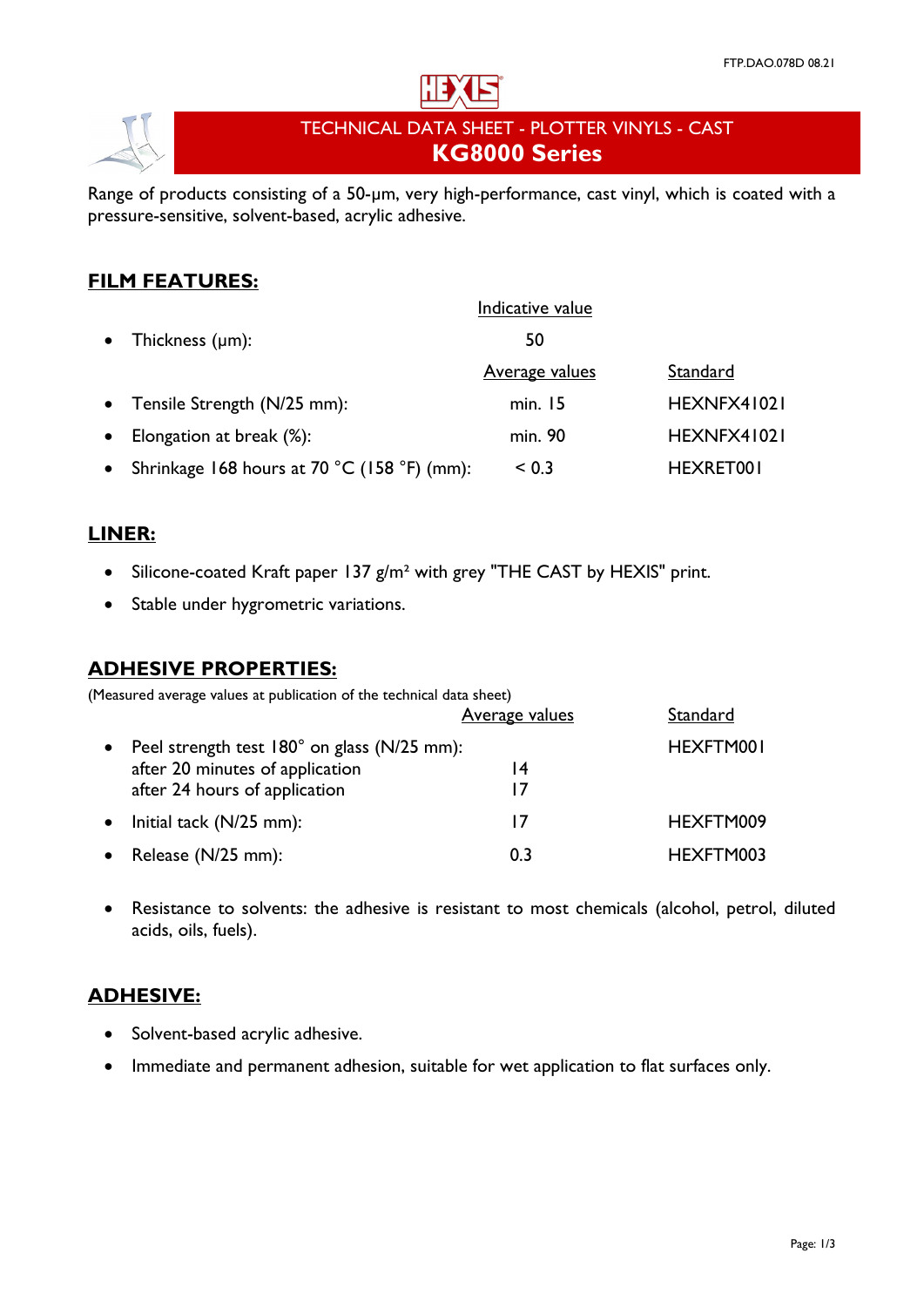#### **USER'S INSTRUCTIONS:**

- Minimum recommended application temperature: +7 °C (+45 °F).
- Operating temperature range: -40  $^{\circ}$ C to +90  $^{\circ}$ C (-40  $^{\circ}$ F to +194  $^{\circ}$ F).
- Suitable for devices on wheels and vehicles only.
- For a uniform visual aspect, it is necessary to keep the same film application direction in order to ensure colour homogeneity according to the viewing angle.
- In the case of an already painted substrate, self-adhesive media must only be applied to undamaged original paintwork. If the paintwork is not original and/or damaged, the application and the removal are at the judgement and risk of the installer.

#### **OPERATING RECOMMENDATIONS:**

- The colour of the films is controlled by HEXIS in order to ensure faithful reproduction of their colour tints. Nevertheless, in the case that your project requires the use of several rolls of the same colour reference, HEXIS recommend using only a single batch number of each reference.
- For more information on the application method of the KG8000 film, please refer to the Application Guide on the "Professionals" pages, category "Plotter vinyls" on our website www.hexis-graphics.com.

## **STORAGE:**

• Shelf life (before application):

The shelf life of this film is 2 years when stored unopened in its original packaging at a temperature ranging from 15 °C to 25 °C (+59 °F to +77 °F) with relative humidity between 30 % and 70 %.

### **INDICATIVE DURABILITIES:**

• The pigmentation (colour) of the PVC affects the stability duration of the dyes. An estimate of such a durability is obtained by accelerated UV ageing tests performed on the CAST KG8000 films and by natural outdoor weathering.

| Dominant colour                                                                      | Indicative durability (1)<br>Vertical exposure (± 10°)<br><b>Central European climate</b> |
|--------------------------------------------------------------------------------------|-------------------------------------------------------------------------------------------|
| Glossy white, black                                                                  | 10 years                                                                                  |
| Colours, other tints                                                                 | Up to 8 years according to the colours.                                                   |
| Metallic colours                                                                     | Up to 8 years according to the colours.                                                   |
| Sun yellow (KG8109), Mandarin<br>red (KG8165), Onyx beige<br>(KG8870), Gold (KG8871) | Up to 2 years according to the colours.                                                   |

**Chart 1:** Vertical durabilities**(1)** Central Europe